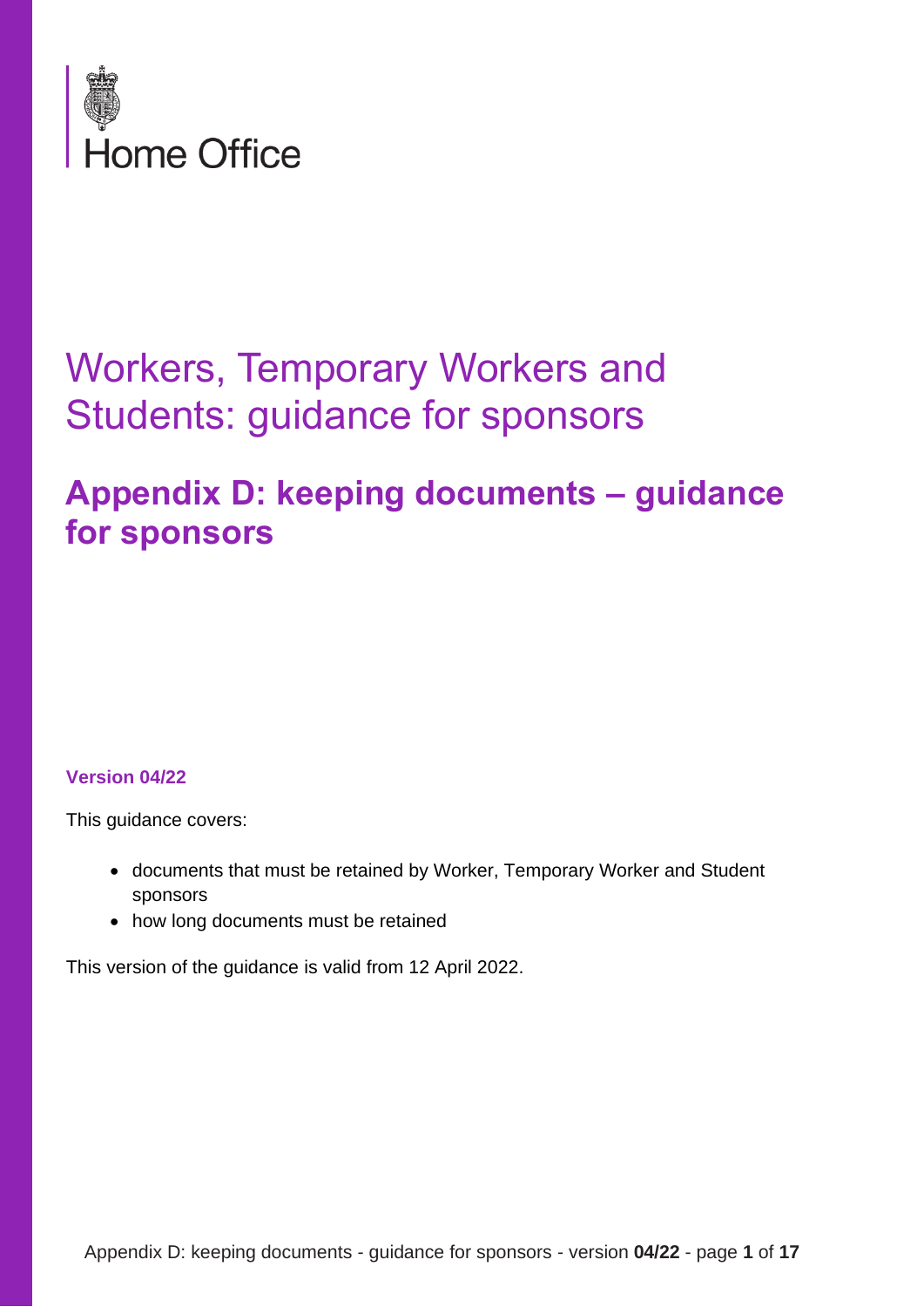## <span id="page-1-0"></span>**Contents**

| Α.                                                                               |  |  |
|----------------------------------------------------------------------------------|--|--|
|                                                                                  |  |  |
|                                                                                  |  |  |
| Additional evidence for the religious work routes listed under 2 above  11       |  |  |
| Additional evidence for Creative Workers listed under 3 above  11                |  |  |
| Evidence for sportspersons and sporting workers listed under 4 above 12          |  |  |
| В.                                                                               |  |  |
|                                                                                  |  |  |
|                                                                                  |  |  |
| Part 5: for each migrant enrolled under the Student route or Child Student route |  |  |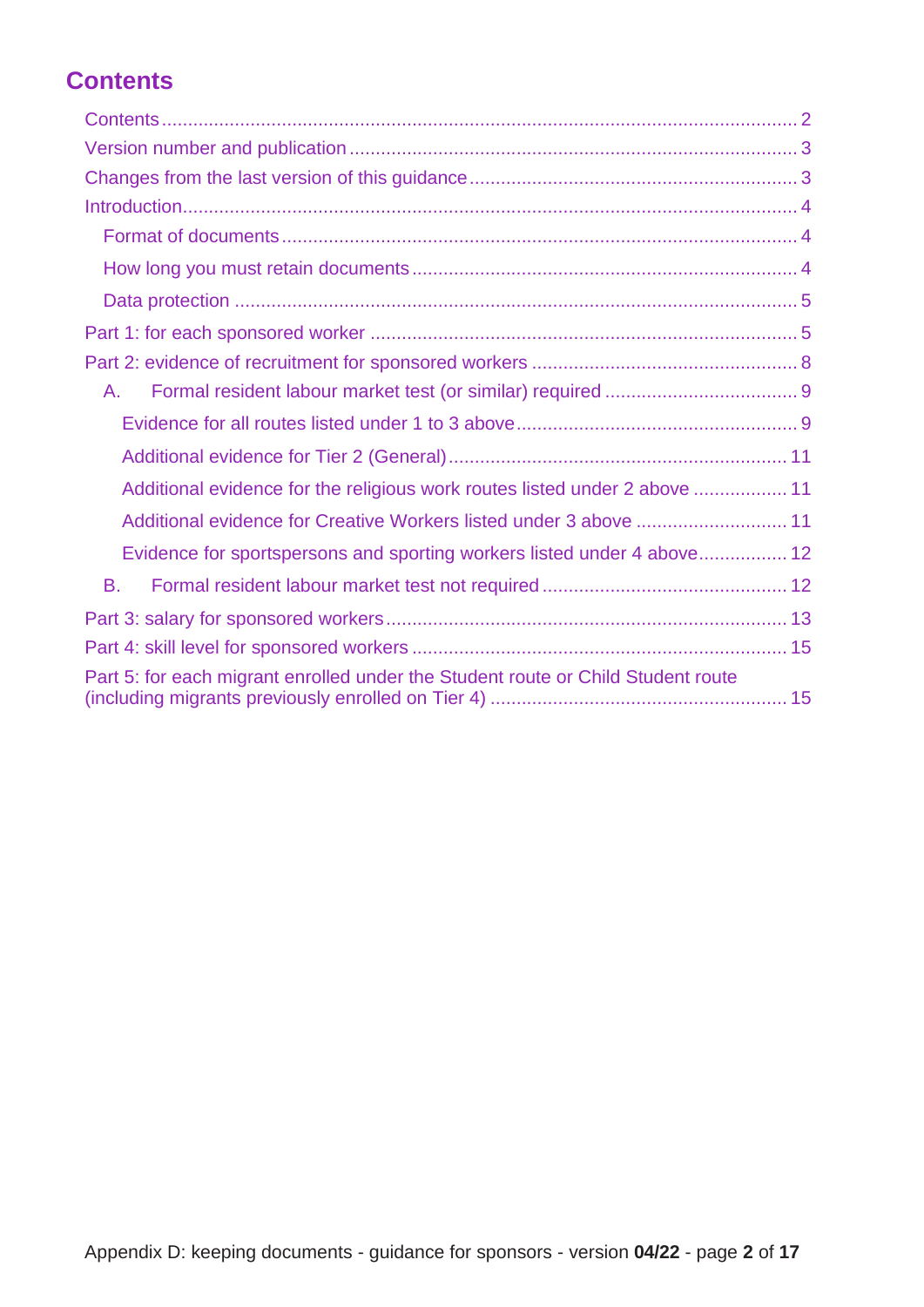### <span id="page-2-0"></span>**Version number and publication**

Below is information on the version number of this guidance and when it was published:

- version 04/22
- published on 12 April 2022

### <span id="page-2-1"></span>**Changes from the last version of this guidance**

This version replaces version 12/21. The guidance has been updated to reflect the introduction of the new Global Business Mobility routes from 11 April 2022, as set out in [Statement of Changes HC 1118](https://www.gov.uk/government/collections/immigration-rules-statement-of-changes#statement-of-changes-to-the-immigration-rules:-2022) (published on 15 March 2022), and changes to the processes for checking [a person's right to work,](https://www.gov.uk/government/publications/right-to-work-checks-employers-guide) published on 6 April 2022. The following changes have been made (paragraph numbers in square brackets refer to the previous version of this guidance in cases where the paragraph number was different):

- Introduction, Part 3 and Part 5: updated as required to include references to the new Global Business Mobility routes
- Headings for Parts 1 to 4 simplified
- Part 1, paragraph a [a, c, d]: these paragraphs have been simplified and combined to align with published guidance on conducting right to work checks; subsequent paragraphs in this part renumbered accordingly
- Part 1, paragraph b: minor clarification on when it's necessary to check a sponsored worker's date of entry
- Part 1, paragraph c [e]: minor amendment to reference online right to work checks
- Part 1, paragraph h [j]: minor amendment to reference the Sporting code of practice
- Part 1, paragraph i: new paragraph specifying evidence that must be retained by sponsors on the Global Business Mobility – Secondment Worker route in relation to a contract for goods or investment; subsequent paragraphs in this part renumbered accordingly
- Part 5, paragraph a: minor clarification on checking a sponsored student's right to study
- other minor housekeeping changes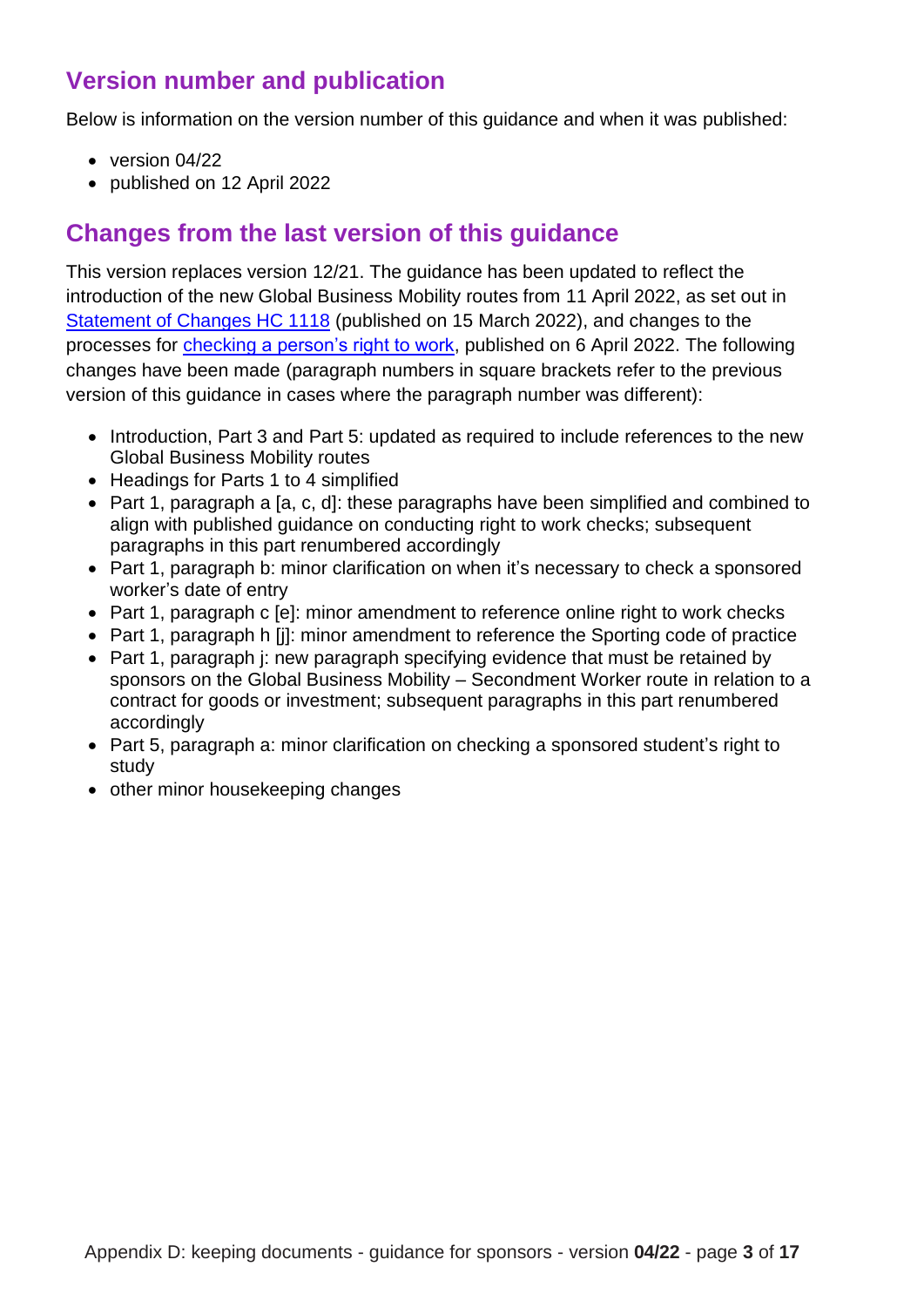### <span id="page-3-0"></span>**Introduction**

This document is for Worker, Temporary Worker and Student sponsors. It is an appendix to the full policy guidance on [sponsoring a Worker or Temporary Worker](https://www.gov.uk/government/collections/sponsorship-information-for-employers-and-educators#workers-and-temporary-workers:-guidance-for-sponsors) or [sponsoring a](https://www.gov.uk/government/publications/student-sponsor-guidance)  [Student.](https://www.gov.uk/government/publications/student-sponsor-guidance) It lists the documents you must keep to fulfil your sponsorship duties.

In this Appendix, unless otherwise stated, references to "worker" or "sponsored worker" include people sponsored on:

- the Worker routes (Skilled Worker, Global Business Mobility Senior or Specialist Worker, T2 Minister of Religion, International Sportsperson)
- the Temporary Worker routes (Charity Worker, Creative Worker, the Global Business Mobility routes (other than Senior or Specialist Worker), Government Authorised Exchange, International Agreement, Religious Worker, or Seasonal Worker); or
- the predecessor routes of the above, including the Intra-Company routes in place before 11 April 2022, and the Tier 2 and Tier 5 (Temporary Worker) routes in place before 1 December 2020

For further information on these routes, including the names of their predecessor routes and transitional arrangements, see the relevant [route-specific guidance.](https://www.gov.uk/government/collections/sponsorship-information-for-employers-and-educators#workers-and-temporary-workers:-guidance-for-sponsors)

In this Appendix, unless otherwise stated, references to 'Student' include students sponsored under the previous Tier 4 (General) and Tier 4 (Child) routes which were in place before 5 October 2020.

### <span id="page-3-1"></span>Format of documents

Documents can be kept either as paper copies or in an electronic format. There is no prescribed method for storing the documents but you must be able to make them available to us on request.

### <span id="page-3-2"></span>How long you must retain documents

Unless otherwise stated in this guidance, all documents relating to a worker or Student whom you sponsor must be kept throughout the period that you sponsor them and until whichever is the earlier of:

- one year has passed from the date on which you end your sponsorship of the worker or Student; or
- the date on which a compliance officer has examined and approved them, if this is less than one year after you ended your sponsorship of the worker or student

In addition to the documents set out in this Appendix, you must also keep the documents you provided as part of your application to become a licensed sponsor. You must keep this information for as long as you hold a sponsor licence.

You may need to retain some documents specified in this appendix for other purposes (for example, to comply with legislation on [preventing illegal working\)](https://www.gov.uk/government/publications/right-to-work-checks-employers-guide) and for longer periods of time. You must ensure that you meet any other legal requirements for record keeping, such as ones set either by us or another government department.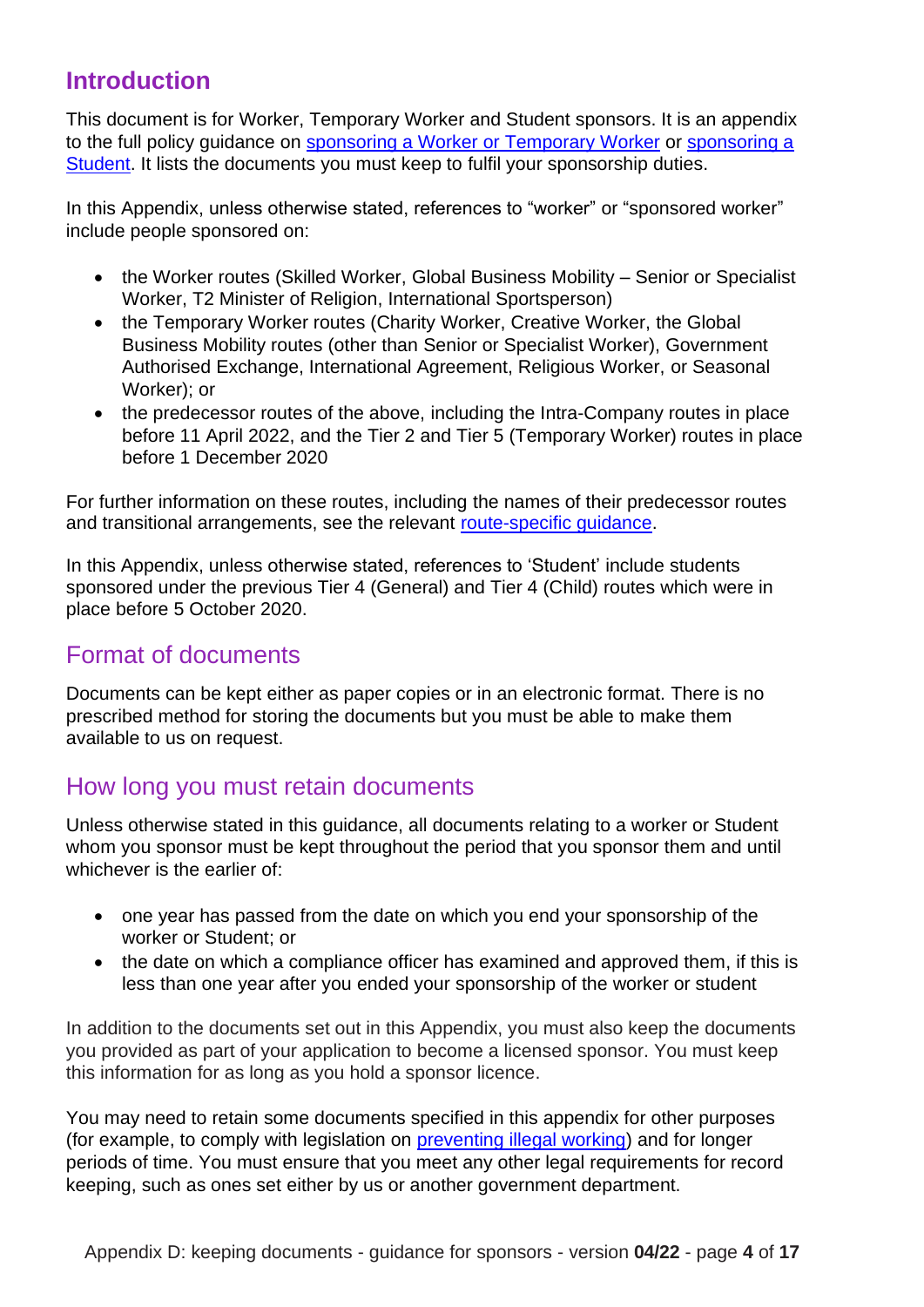### <span id="page-4-0"></span>Data protection

You must be aware of your responsibilities under the Data Protection Act 2018 and the UK General Data Protection Regulation. The Guide to the UK [General Data Protection](https://ico.org.uk/for-organisations/guide-to-data-protection/guide-to-the-general-data-protection-regulation-gdpr/)  [Regulation](https://ico.org.uk/for-organisations/guide-to-data-protection/guide-to-the-general-data-protection-regulation-gdpr/) page on the Information Commissioner's Office website has detailed information on this, including guidance on the [immigration exemption.](https://ico.org.uk/for-organisations/guide-to-data-protection/guide-to-the-general-data-protection-regulation-gdpr/exemptions/immigration-exemption/)

### <span id="page-4-1"></span>**Part 1: for each sponsored worker**

a. Evidence you have checked that each of your sponsored workers has the legal right to work in the UK and do the work in question for you.

Where the worker is your employee, you must carry out these checks both to comply with your sponsor duties and to establish a 'statutory excuse' against liability for a civil penalty. You must carry out these checks, and retain evidence you have done so, in accordance with the published guidance 'Right to work checks: an [employer's guide'](https://www.gov.uk/government/publications/right-to-work-checks-employers-guide) on GOV.UK.

Where the worker is not your direct employee (for example, if they're selfemployed), you are not required to establish a statutory excuse but you must still carry out these checks (and retain evidence you have done so) to comply with your sponsor duties.

You should conduct a right to work check before the person starts working for you. You should also conduct a follow-up check shortly before the worker's permission is due to come to an end.

- b. Where relevant, evidence of the worker's date of entry to the UK. You need to make this check if:
	- the worker's current permission (or claimed permission) is as a result of a grant of entry clearance (a visa to enter the UK); and
	- you sponsored that application for entry clearance

You must check the worker entered the UK during the validity period of their visa. If they entered before the 'valid from' date on their visa, they will not have permission to work for you. If this happens, you should advise the worker to leave the Common Travel Area (UK, Guernsey, Jersey, Isle of Man and Ireland) and re-enter the UK once their visa becomes valid.

You do not have to carry out this check if the worker has been granted, or is applying for, permission to stay (leave to remain) in the UK. This includes where the worker is applying for an extension of their Worker or Temporary Worker permission or is 'switching' (changing immigration route) to the Worker or Temporary Worker routes while they are in the UK. You must, however, carry out the right to work checks as outlined in paragraph (a) above.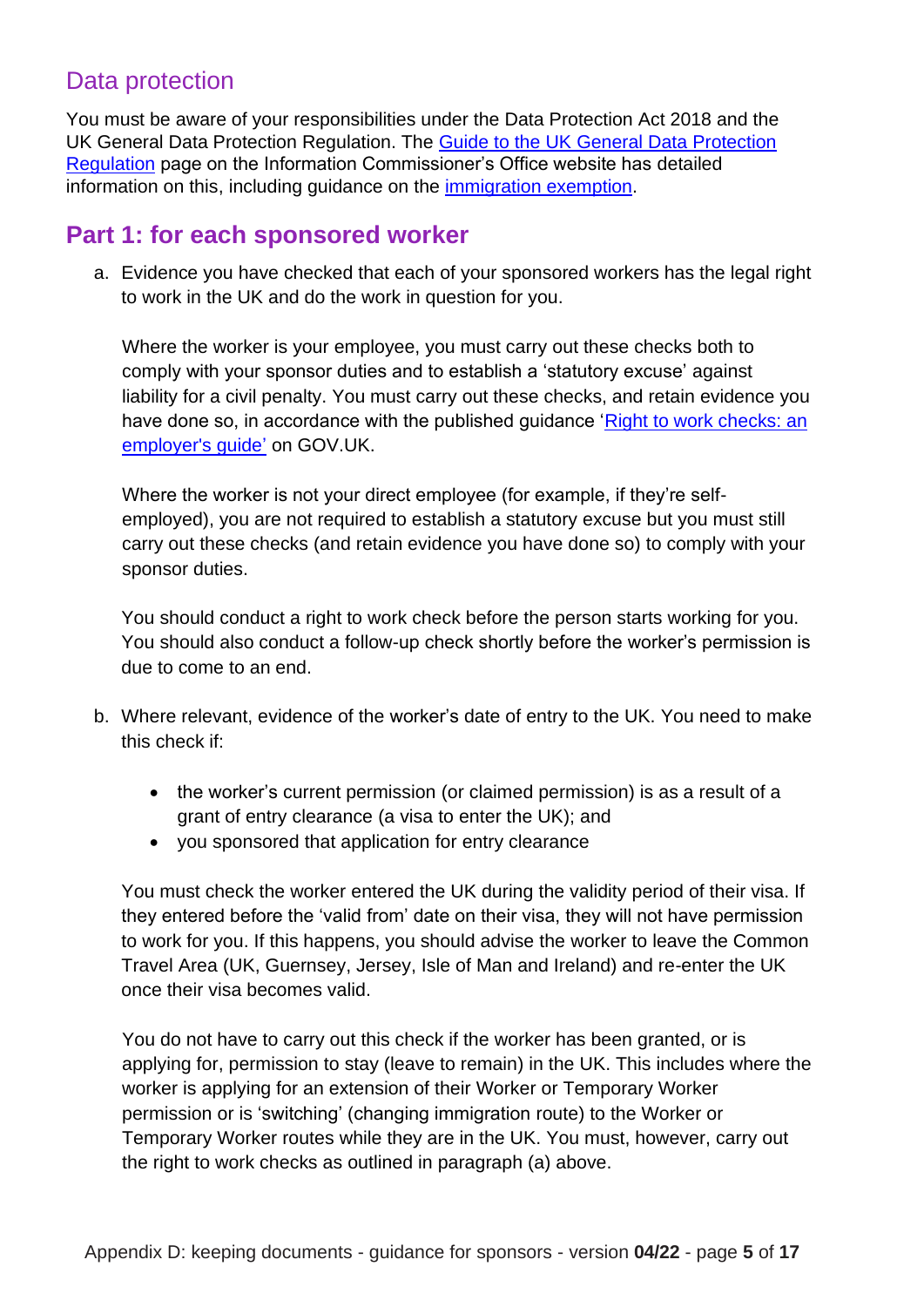In most cases, you can check a worker's date of entry by looking for an entry stamp, in the form of a wet ink stamp, from an immigration officer. This will normally be endorsed on the worker's visa. You must make and retain a copy of the stamp.

There are, however, some circumstances in which the worker will not have an entry stamp, including:

- those who hold a valid visa and entered the UK through Ireland as they are unlikely to have encountered an immigration officer on arrival, their passport will not be stamped
- those who proved their identity when they applied for a visa using the 'UK Immigration: ID Check' app – their immigration status will be confirmed by an eVisa (a digital version of their immigration status information), rather than in the form of a physical visa or ink stamp
- [EU, EEA](https://www.gov.uk/eu-eea) and Swiss nationals, and nationals of Australia, Canada, Japan, New Zealand, Singapore, South Korea and the United States of America – nationals of these countries can use automated e-Passport gates ('e-Gates') to enter the UK if they hold a valid visa, biometric residence permit or an eVisa

If the worker does not have an entry stamp in their passport, you must still check that they did not enter the UK before their visa became valid by asking to see other evidence, including, but not limited to, travel tickets or a boarding pass (in paper or electronic form). You must then make a record of the date that the worker entered the UK, but do not have to retain evidence of the date.

#### **If the worker entered under the Creative Worker (formerly T5 Creative and Sporting) visa concession**

If the worker is eligible to enter the UK without a visa under the Creative Worker [visa concession](https://www.gov.uk/government/publications/worker-and-temporary-workers-guidance-for-sponsors-sponsor-a-creative-worker/worker-and-temporary-workers-guidance-for-sponsors-sponsor-a-creative-worker-accessible-version#CRW6) (or was eligible under the former 'T5 Creative and Sporting visa concession'), they must have a 'leave to enter' stamp from an immigration officer clearly showing that they have permission to work for you. If the worker used the e-Gates to enter the UK, they will not have permission to work and must therefore leave the Common Travel Area and seek re-entry to the UK, making sure that they see an immigration officer on arrival.

If the worker will be entering the UK under the concession via Ireland, they must apply for, and have been granted, leave to enter before they arrive in the UK by using the [remote clearance process.](https://www.gov.uk/government/publications/tier-5-temporary-worker-concession-creative-and-sporting-immigration-clearance-form) Their remote clearance form will be endorsed with a leave to enter stamp. You must make and retain a copy of the form (including the stamp), and a copy of the personal details page (biodata page) of the worker's passport.

c. A copy of the worker's National Insurance (NI) number, unless the worker is exempt from requiring one. This could be a copy of one of the following: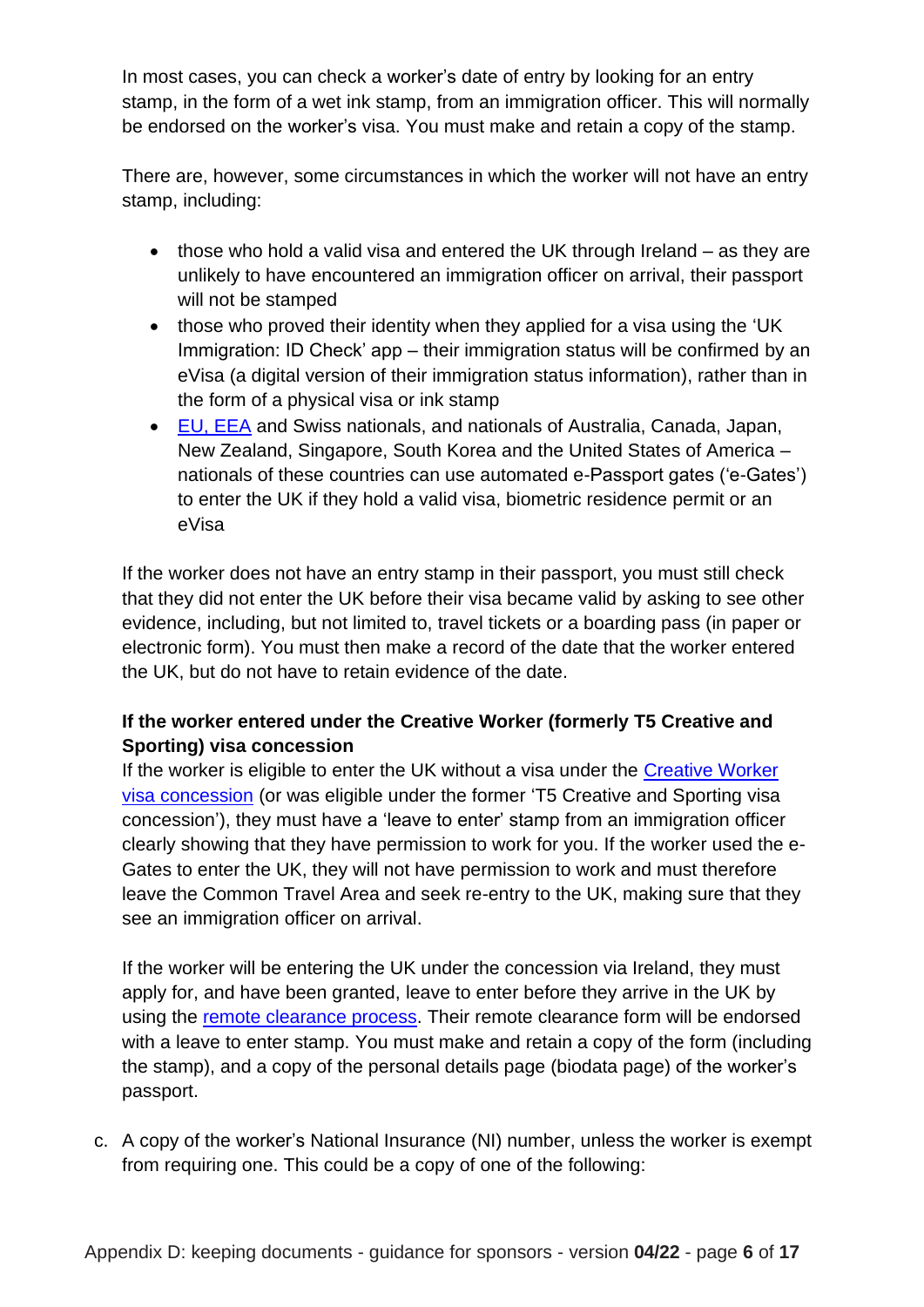- the worker's NI card or NI number notification letter from HM Revenue and Customs (HMRC) or the Department for Work and Pensions (DWP)
- the worker's BRP or the result of an online right to work check, if this shows their NI number
- the worker's wage slip
- the worker's P45
- Real Time Information (RTI) starter checklist formerly P46
- P60
- P11 free of tax pay (FOT): employer's declaration sent to HMRC
- RTI Employment Payment Summary (EPS) sent online to HMRC formerly P14: employers annual return sent to HMRC manually
- RTI Full Payment Submission (FPS) sent online to HMRC formerly P35: employer's annual return to HMRC

**Note:** some workers will have their NI number recorded on their BRP or in the result of their online right to work check. If this is not the case, you must encourage the worker to [apply for a NI Number](https://www.gov.uk/apply-national-insurance-number) as soon as possible, if they have not already done so.

- d. A history of the worker's contact details (UK residential address, personal email address, telephone number (mobile and/or landline). This must always be kept up to date.
- e. In the case of the employment of a child aged under 18, you must make a copy of a letter from the child's parents or legal guardians, or just one parent if that parent has sole legal responsibility for the child, consenting to the arrangements that have been made with regard to the child's application, travel, reception and care arrangements in the UK.
- f. A copy of the worker's Disclosure and Barring Service (DBS) check where required for the role undertaken by the sponsored worker.
- g. A record of the worker's absences, which may be kept electronically or manually.
- h. Any other document set out in the [sponsor guidance for employers](https://www.gov.uk/government/collections/sponsorship-information-for-employers-and-educators#workers-and-temporary-workers:-guidance-for-sponsors) and, where relevant, [Appendix Creative Workers codes of practice](https://www.gov.uk/guidance/immigration-rules) or the [Sporting code of](https://www.gov.uk/government/publications/sponsorship-sporting-code-of-practice)  [practice](https://www.gov.uk/government/publications/sponsorship-sporting-code-of-practice)
- i. If you are licensed on the Global Business Mobility Service Supplier route (which has replaced the provisions for contractual service suppliers and independent professionals on the International Agreement route from 11 April 2022), you must keep a copy of any contract you have awarded for the supply of service to you and either of the following:
	- the tender document for that contract
	- evidence of how the contract was awarded if it was not formally tendered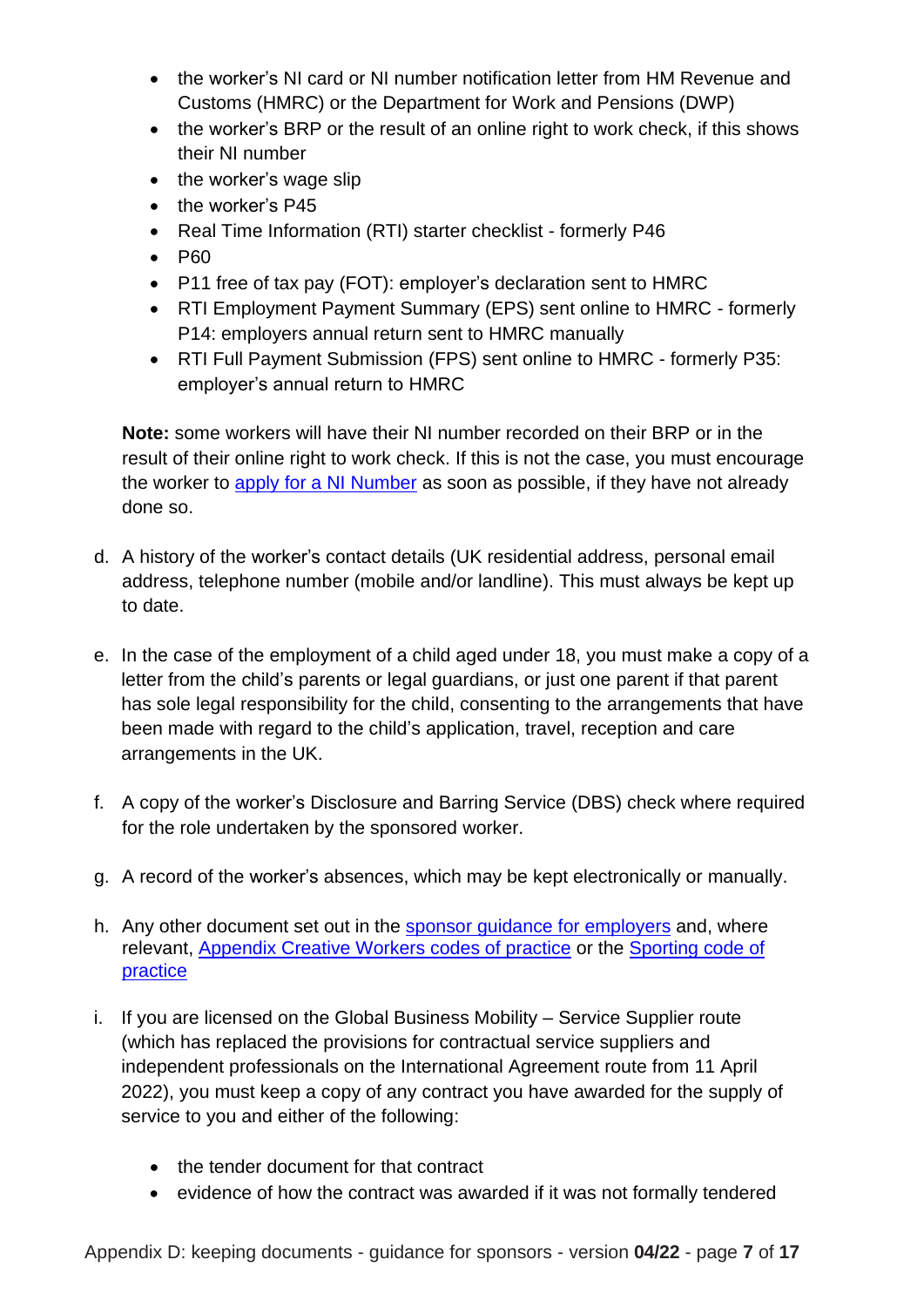- j. If you are licensed on the Global Business Mobility Secondment Worker route, you must keep a copy of any relevant agreement or contract for goods or investment to which both you and the overseas business are parties. For each such agreement or contract, you must also keep one of the following:
	- evidence of how you were awarded the contract or investment, such as a tender application or investment application
	- a tender document for a contract for goods
	- evidence of how the contract for goods was awarded if it was not formally tendered
- k. If any worker you are sponsoring requires an Academic Technology Approval Scheme (ATAS) certificate for the role they are undertaking, you must keep a copy of their ATAS certificate or of the electronic approval notice received from the Foreign, Commonwealth and Development Office. For further information on this requirement, see:
	- ['ATAS requirement'](https://www.gov.uk/government/publications/workers-and-temporary-workers-guidance-for-sponsors-part-2-sponsor-a-worker/workers-and-temporary-workers-guidance-for-sponsors-part-2-sponsor-a-worker-general-information-accessible-version#ATAS-requirement) in section S7 of [Part 2: Sponsor a worker](https://www.gov.uk/government/publications/workers-and-temporary-workers-guidance-for-sponsors-part-2-sponsor-a-worker/workers-and-temporary-workers-guidance-for-sponsors-part-2-sponsor-a-worker-general-information-accessible-version)
	- Complying with our immigration laws' in section C1 of Part 3: Sponsor duties [and compliance](https://www.gov.uk/government/publications/workers-and-temporary-workers-guidance-for-sponsors-part-3-sponsor-duties-and-compliance/workers-and-temporary-workers-guidance-for-sponsors-part-3-sponsor-duties-and-compliance-accessible-version)
- l. If you are sponsoring a child below school-leaving age on the [Creative Worker](https://www.gov.uk/government/publications/worker-and-temporary-workers-guidance-for-sponsors-sponsor-a-creative-worker/worker-and-temporary-workers-guidance-for-sponsors-sponsor-a-creative-worker-accessible-version)  [route](https://www.gov.uk/government/publications/worker-and-temporary-workers-guidance-for-sponsors-sponsor-a-creative-worker/worker-and-temporary-workers-guidance-for-sponsors-sponsor-a-creative-worker-accessible-version) to take part in films, plays, concerts or other public performances that an audience pays to see, or that take place on licensed premises, or modelling assignments where the child is paid, you must provide evidence that you (or the person or organisation responsible for the event or production) obtained a child performance licence from the local authority. See [section CRW2](https://www.gov.uk/government/publications/worker-and-temporary-workers-guidance-for-sponsors-sponsor-a-creative-worker/worker-and-temporary-workers-guidance-for-sponsors-sponsor-a-creative-worker-accessible-version#sponsoring-children) of Sponsor a Creative Worker for further details.

### <span id="page-7-0"></span>**Part 2: evidence of recruitment for sponsored workers**

You must be able to show how you have recruited your sponsored workers. For some routes, you must have carried out a formal resident labour market test before employing a migrant worker, or taken other steps to ensure you are not displacing a suitable settled worker. For other routes, there is no formal resident labour market test but you must still be able to explain (and, where appropriate, provide evidence of) how you recruited the worker – this is to help us assess whether the vacancy is genuine.

- **[Section A](#page-8-0)** below tells you the evidence you must keep if you were required to carry out a resident labour market test, or take other steps to protect the settled workforce
- **[Section B](#page-11-1)** below tells you the evidence you must keep, or information you must provide, where there was no formal resident labour market test requirement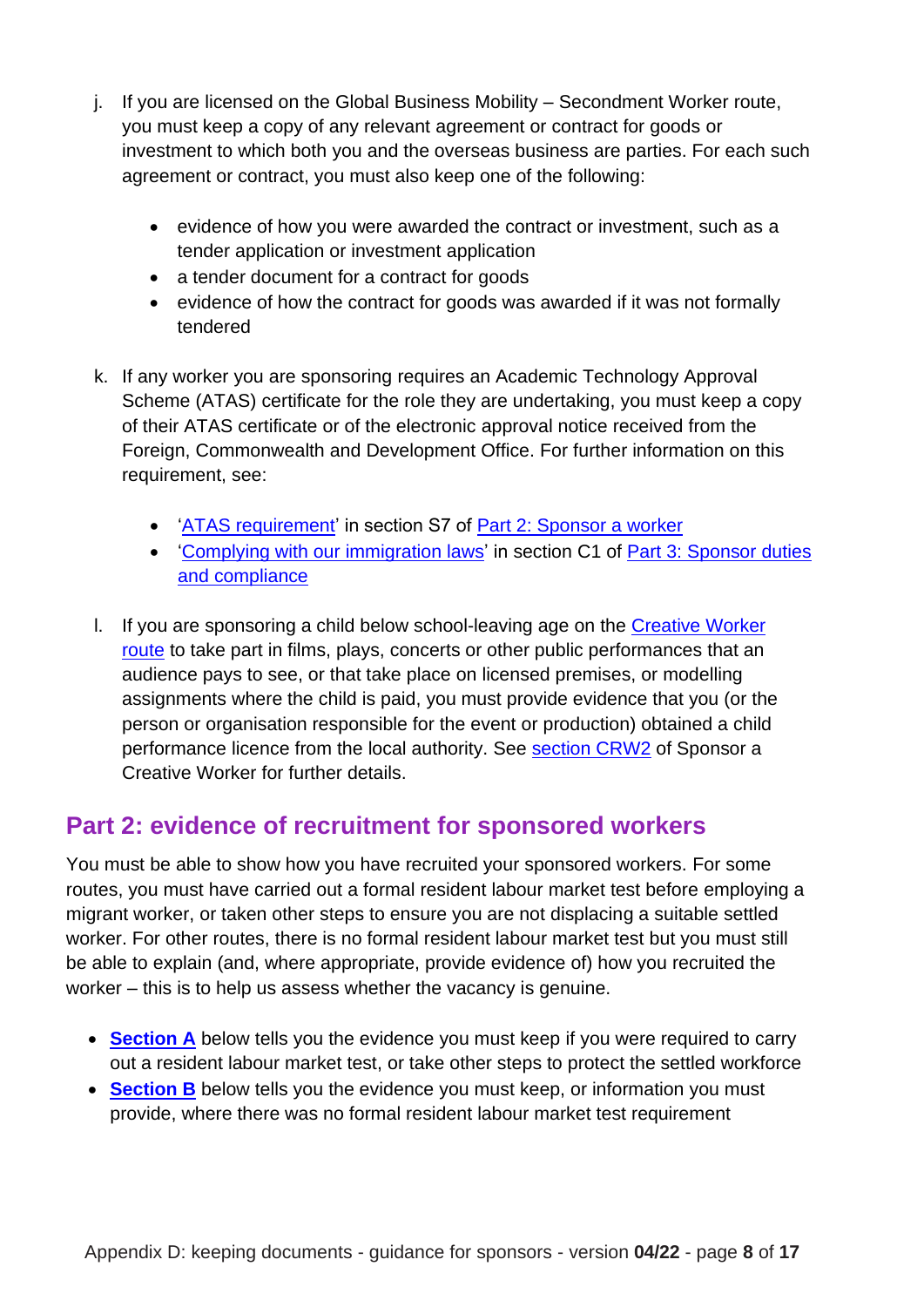### <span id="page-8-0"></span>A. Formal resident labour market test (or similar) required

If you were required to carry out a formal resident labour market test, or otherwise take steps to protect the settled workforce, before employing a migrant worker, you must keep evidence that you have done so. The evidence you need to keep depends on the route in which you are, or were, sponsoring the worker. If the route is not listed in the table below, or the specific role was exempt from the test, go to **Section B**.

|    | <b>Route</b>                                                                                                                                                                                                                                                                                                                                                                                                              | <b>Evidence required</b>                     |
|----|---------------------------------------------------------------------------------------------------------------------------------------------------------------------------------------------------------------------------------------------------------------------------------------------------------------------------------------------------------------------------------------------------------------------------|----------------------------------------------|
| 1. | The Tier 2 (General) route in place before 1<br>December 2020                                                                                                                                                                                                                                                                                                                                                             | See paragraphs (a) to (i)<br>below           |
| 2. | The Religious Worker route currently in place<br>The T5 (Temporary Worker) Religious Worker<br>$\bullet$<br>route in place between 1 December 2020 and 10<br>October 2021 (inclusive)<br>The Tier 5 (Temporary Worker) Religious<br>$\bullet$<br>Workers route in place before 1 December 2020<br>The Tier 2 (Minister of Religion) route in place<br>$\bullet$<br>before 1 December 2020                                 | See paragraphs (a) to (f)<br>and (j) below   |
| 3. | The Creative Worker route currently in place<br>The creative provisions of the T5 Creative or<br>Sporting Worker route in place between 1<br>December 2020 and 10 October 2021 inclusive<br>The creative provisions of the Tier 5 (Temporary<br>$\bullet$<br>Worker) Creative and Sporting route in place<br>before 1 December 2020                                                                                       | See paragraphs (a) to (f)<br>and $(k)$ below |
| 4. | The International Sportsperson route currently in<br>place<br>The T2 Sportsperson route and the sporting<br>provisions of the T5 Creative or Sporting Worker<br>route in place between 1 December 2020 and 10<br>October 2021 inclusive<br>The Tier 2 (Sportsperson) route and the sporting<br>$\bullet$<br>provisions of the Tier 5 (Temporary Worker)<br>Creative and Sporting route in place before 1<br>December 2020 | See paragraph (I) below<br>only.             |

**Note**: for guidance on the resident labour market test requirements before 1 December 2020, see the archived 'Tier 2 and 5: sponsor guidance' on the [National Archives website.](https://webarchive.nationalarchives.gov.uk/20201123220544/https:/www.gov.uk/government/publications/sponsor-a-tier-2-or-5-worker-guidance-for-employers)

#### <span id="page-8-1"></span>**Evidence for all routes listed under 1 to 3 above**

- a. A copy of each job advertisement you placed, which must include **all** of the following:
	- the job title
	- the location of the job
	- the main duties and responsibilities of the job
	- the skills, qualifications and experience needed for the job
	- an indication of the salary package or salary range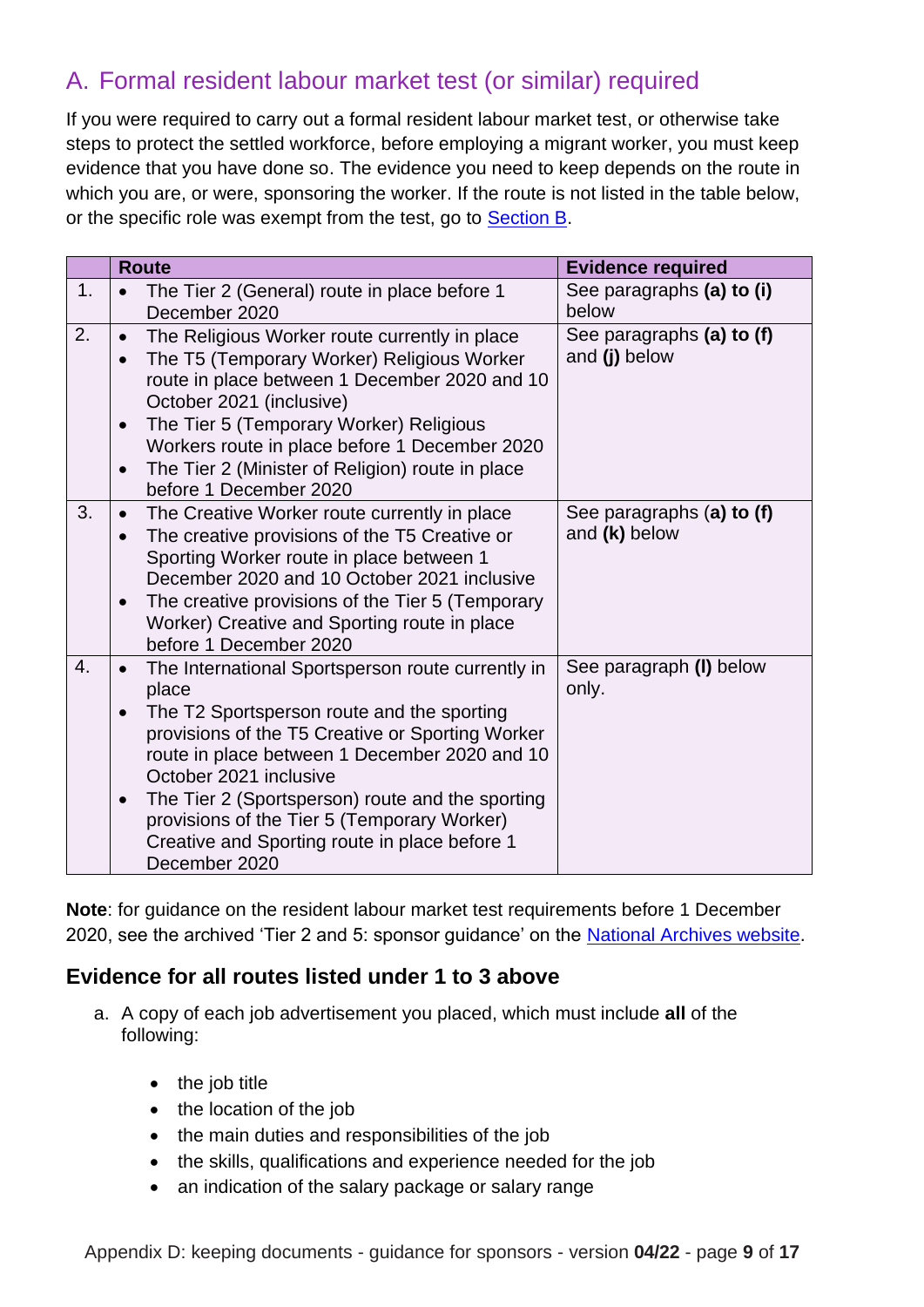- the closing date for applications
- b. Where the vacancy was advertised on the internet (including on your own website, where this is permitted by the sponsor quidance), you must keep a screen shot from the website hosting the advertisement, on the day the vacancy is first advertised (see Note below), which clearly shows **all** of the following:
	- name of the website
	- contents of the advert
	- the Uniform Resource Locator (URL) (website address)
	- date the vacancy was first advertised (if stated)
	- closing date for applications

**Note**: if the website clearly shows the date the vacancy was first advertised, the screen shot can be taken at any point during the period the vacancy is advertised.

- c. Where you were required to advertise through a relevant online government jobsearch service (see Note 1 below), or otherwise chose to advertise through this medium, you must keep a screen shot from the relevant government website on the day the vacancy is first advertised (see Note 2 below), which must clearly show **all** of the following:
	- the logo of the relevant government website hosting the job advertisement
	- the URL (website address)
	- contents of the advert
	- date the vacancy was first advertised (if stated)
	- closing date for applications
	- any job reference number (if stated)

**Note 1:** 'relevant online government job-search service' means: Jobcentre Plus ['Find a Job'](https://www.gov.uk/find-a-job) (or its predecessor, Universal Jobmatch); [JobCentre Online](https://www.jobcentreonline.com/JCOLFront/Home.aspx) (for jobs in Northern Ireland); or [GOV.UK 'Teaching Vacancies'](https://teaching-vacancies.service.gov.uk/) (for teaching jobs in England).

**Note 2**: if the website clearly shows the date the vacancy was first advertised, the screen shot can be taken at any point during the period the vacancy is advertised.

- d. For any online advertisement that is not on your own website and does not show your organisation's name, you must provide a copy of a letter or invoice from the website to prove that an advertisement was placed.
- e. If the vacancy was advertised in a national newspaper or relevant professional journal, you must keep a copy of the job advertisement as it appeared in the given medium. The copy must clearly show the title and date of the publication and the closing date for applications. If the advertisement does not show your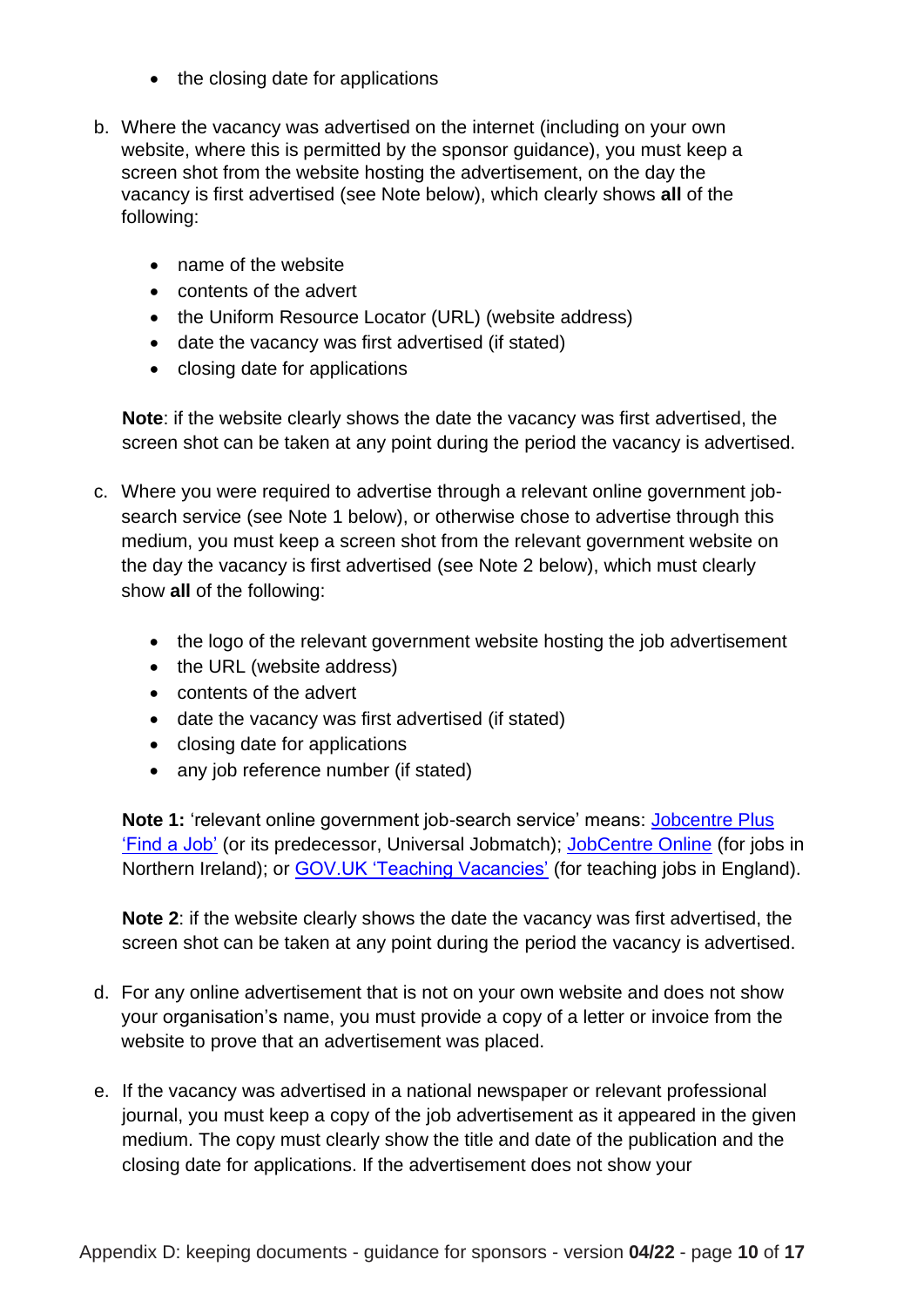organisation's name, you must provide a copy of a letter or invoice from the newspaper and/or journal to prove you placed an advertisement.

- f. You must retain the following documents from any recruitment process where a formal resident labour market test was required:
	- all applications shortlisted for final interview, in the medium they were received, for example: emails, CVs, application forms – this should include the applicant's details, such as name, address, and date of birth
	- the names and total number of applicants shortlisted for final interview
	- for each settled worker who was rejected or did not take up the offer of employment, interview notes or other documentation which show the reasons why they have not been employed

For a definition of 'settled worker', see the Glossary in **Part 1: Apply for a** [licence.](https://www.gov.uk/government/publications/workers-and-temporary-workers-guidance-for-sponsors-part-1-apply-for-a-licence)

### <span id="page-10-0"></span>**Additional evidence for Tier 2 (General)**

- g. Where you used a rolling recruitment programme, any evidence under paragraphs (a) to (e) above must clearly show that it is a rolling programme and must indicate the period of the recruitment exercise.
- h. If you used a milk round (where permitted by the sponsor guidance), you must keep a letter from each university, on their headed paper, confirming the milk round, the dates it was conducted, and the method used – for example, presentation and/or interview method.
- i. If you recruited a sponsored researcher, you must keep evidence of the competitive process that took place. This could be an advertisement for the grant, a programme for the selection process, the judging criteria, or any other relevant evidence.

#### <span id="page-10-1"></span>**Additional evidence for the religious work routes listed under 2 above**

j. If you satisfied the resident labour market test (now known as the 'resident labour consideration') by undertaking a search of national records you hold, as well as, or instead of, advertising the post, you must be able to provide a copy of those records. For further information, see [Sponsor a Minister of Religion or Religious](https://www.gov.uk/government/publications/workers-and-temporary-workers-guidance-for-sponsors-sponsor-a-minister-of-religion-or-religious-worker)  [Worker.](https://www.gov.uk/government/publications/workers-and-temporary-workers-guidance-for-sponsors-sponsor-a-minister-of-religion-or-religious-worker)

#### <span id="page-10-2"></span>**Additional evidence for Creative Workers listed under 3 above**

k. You must retain evidence that you have complied with the relevant [creative sector](https://www.gov.uk/guidance/immigration-rules)  [code of practice](https://www.gov.uk/guidance/immigration-rules) or, where no code exists for the role, evidence of how you have confirmed the worker will not be displacing a suitable settled worker. For further information, see [Sponsor a Creative Worker.](https://www.gov.uk/government/publications/worker-and-temporary-workers-guidance-for-sponsors-sponsor-a-creative-worker)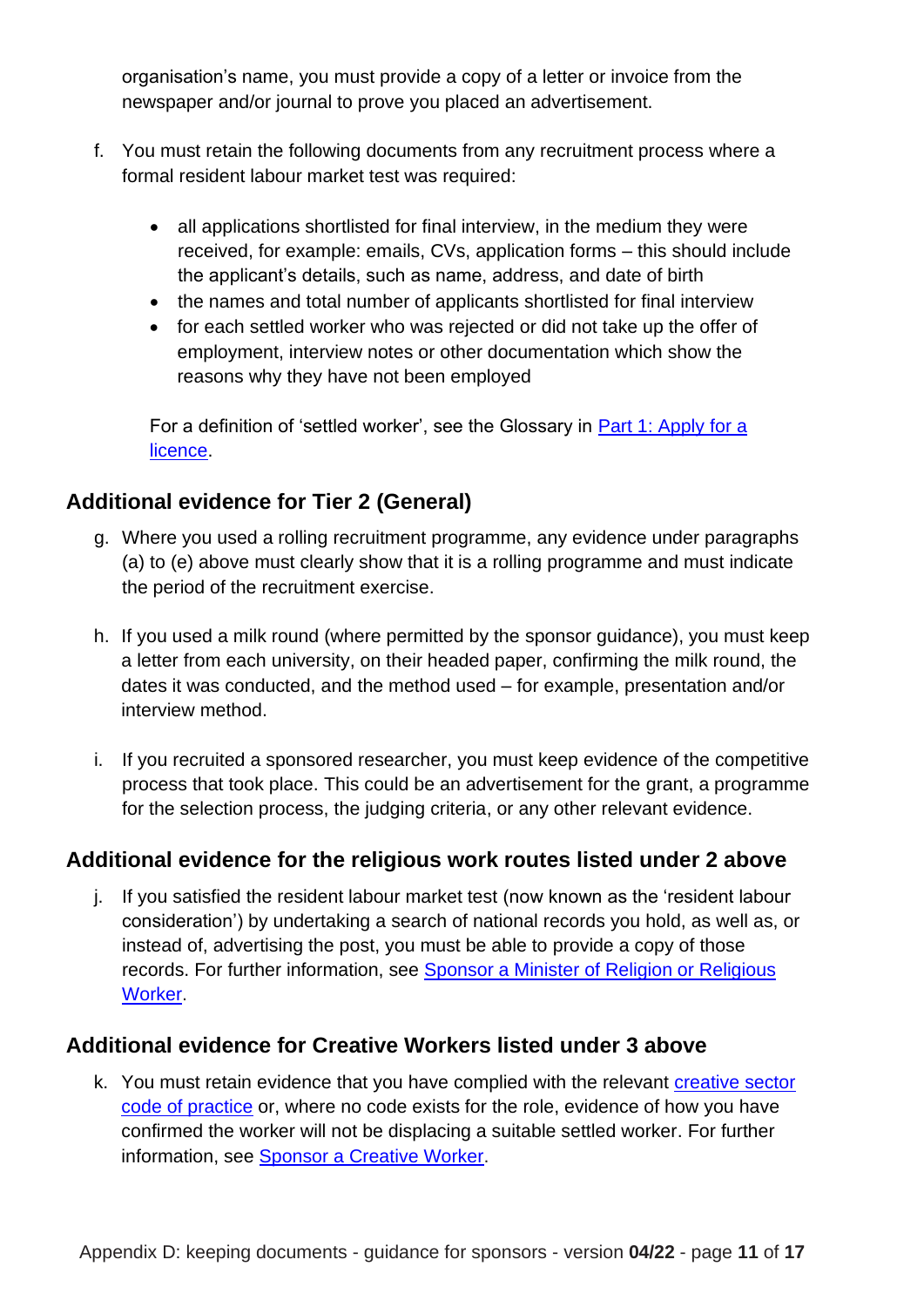#### <span id="page-11-0"></span>**Evidence for sportspersons and sporting workers listed under 4 above**

- l. For each worker sponsored on these routes, you must keep:
	- a copy of the endorsement letter for the worker issued by the relevant sports governing body; and
	- all documents and information submitted as part of your application to obtain that endorsement

You must retain this information for **2 years** after the endorsement expires.

For further information on the sports governing body requirement, and your recordkeeping duties as a sporting sponsor, see [Sponsor an International Sportsperson](https://www.gov.uk/government/publications/workers-and-temporary-workers-guidance-for-sponsors-sponsor-a-sportsperson-or-sporting-worker) and the [sporting code of practice.](https://www.gov.uk/government/publications/sponsorship-sporting-code-of-practice)

### <span id="page-11-1"></span>B. Formal resident labour market test not required

If you are sponsoring a worker on a route that does not require a formal resident labour market test, or the role was otherwise exempt from the test, you must still retain evidence of any recruitment activity you have undertaken. If you did not advertise the role, you must be able to explain how you recruited the worker. This information will help us establish, where necessary, that the role is a genuine vacancy.

This requirement applies to all Worker and Temporary Worker routes (and their predecessor routes) where there is, or was, no formal resident labour market test requirement, or where the specific role is, or was, exempt from that requirement.

- a. If you advertised the role, you must retain all of the following:
	- i. Details of any advertisements you placed (see Note below), including:
		- a screenshot, printout or photocopy of the advert, or a record of the text of the advert; and
		- information about where the job was advertised (for example, website address), and for how long

**Note**: there is no specified minimum number of adverts you must place, or prescribed method of advertising. Where you have placed more than one advert, we recommend you retain evidence of all adverts placed.

- ii. A record of the number of people who applied for the job, and the number of people shortlisted for interview or for other stages of the recruitment process.
- iii. At least one other item of evidence or information which shows the process you used to identify the most suitable candidate (see Note below) – examples include but are not limited to:
	- a copy or summary of the interview notes for the successful candidate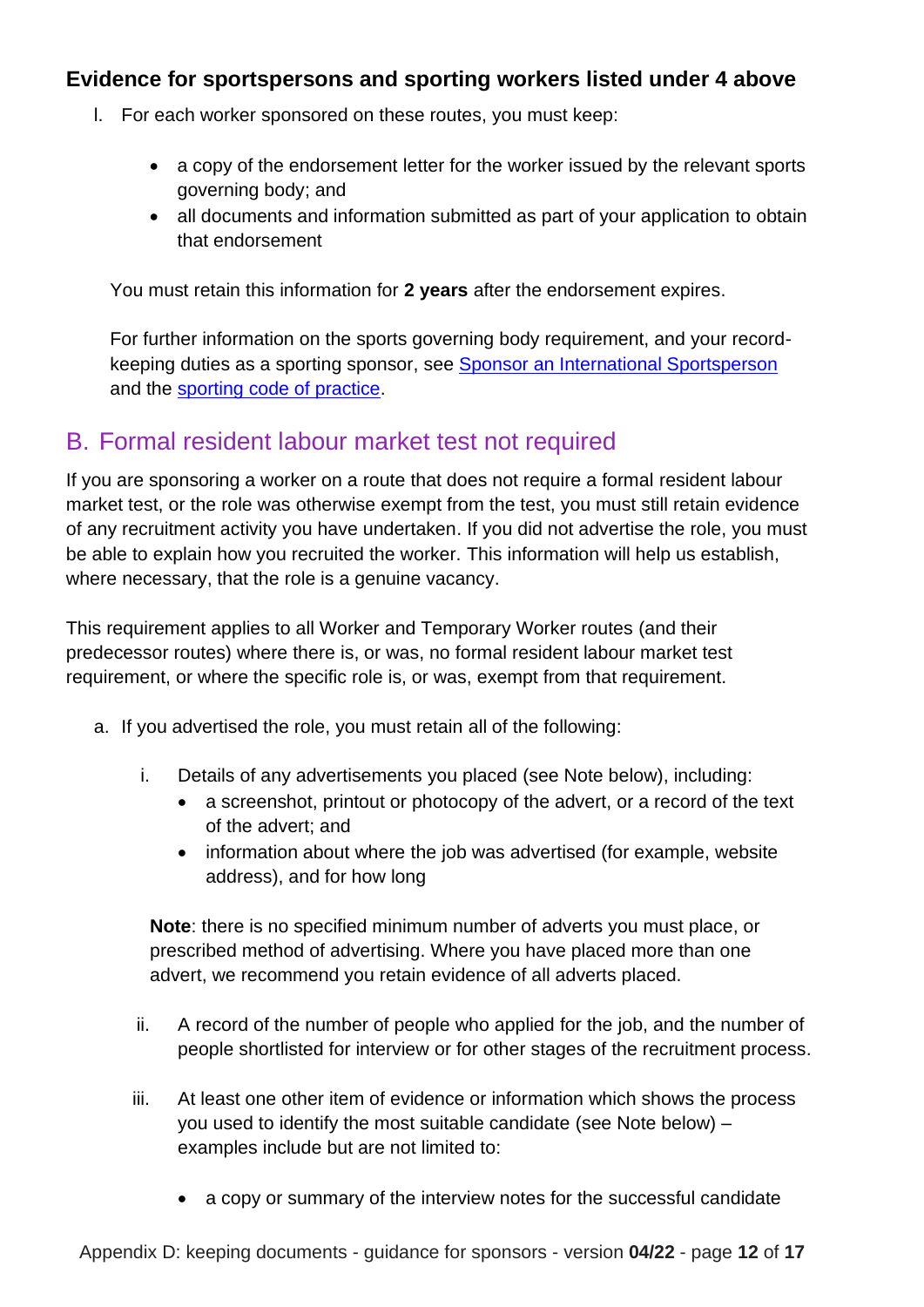- a list of common interview questions used for all candidates as part of your selection process
- brief notes on why the successful candidate was selected and why other candidates were rejected
- information about any scoring or grading process you used to identify the successful candidate
- any other relevant information or evidence

**Note**: you do not have to retain application forms, CVs, interview notes or any other personal data relating to unsuccessful candidates.

- b. If you did not advertise the role, you must, if asked, be able to explain (and, where practicable, provide evidence of) how you identified the worker was suitable– examples include, but are not limited to, the following:
	- you identified the worker through a university milk round you should retain evidence of the milk round as described in [Section A,](#page-8-0) paragraph (h) above
	- the worker was already legally working for you on another immigration route and you established they were suitable for the role through their previous performance
	- the worker applied to you outside of a formal advertising campaign (made a 'speculative' application) and you were satisfied (for example, by interviewing them and/or checking references or qualifications) they had the necessary skills and experience to do the job

### <span id="page-12-0"></span>**Part 3: salary for sponsored workers**

- a. Copies of the worker's payslips, clearly showing the name, NI number, tax code, any allowances paid, and deductions made. For limited liability partnership (LLP) members, you must keep copies of the worker's evidence of drawings and profit share.
- b. Evidence of the amount and frequency of all salary payments made to each worker, showing the transfer of each payment into the named worker's bank account or onto their pre-paid card, for example, a FOREX card.

Where you wish to rely on other account records, we must be able to clearly identify the specific worker's wage to assess whether the worker is being paid in line with what you originally stated on their Certificate of Sponsorship and with the rules set out in the [Sponsor guidance for employers.](https://www.gov.uk/government/collections/sponsorship-information-for-employers-and-educators#workers-and-temporary-workers:-guidance-for-sponsors) Accounts that show only 'wages for personnel' but not specifically the sponsored worker by name or other unique identifier are not considered acceptable.

**Note**: this is not required for workers sponsored on the Global Business Mobility – Service Supplier route, under the provisions for contractual service suppliers or independent professionals on the International Agreement route in place before 11 April 2022, or on the Global Business Mobility – Secondment Worker route.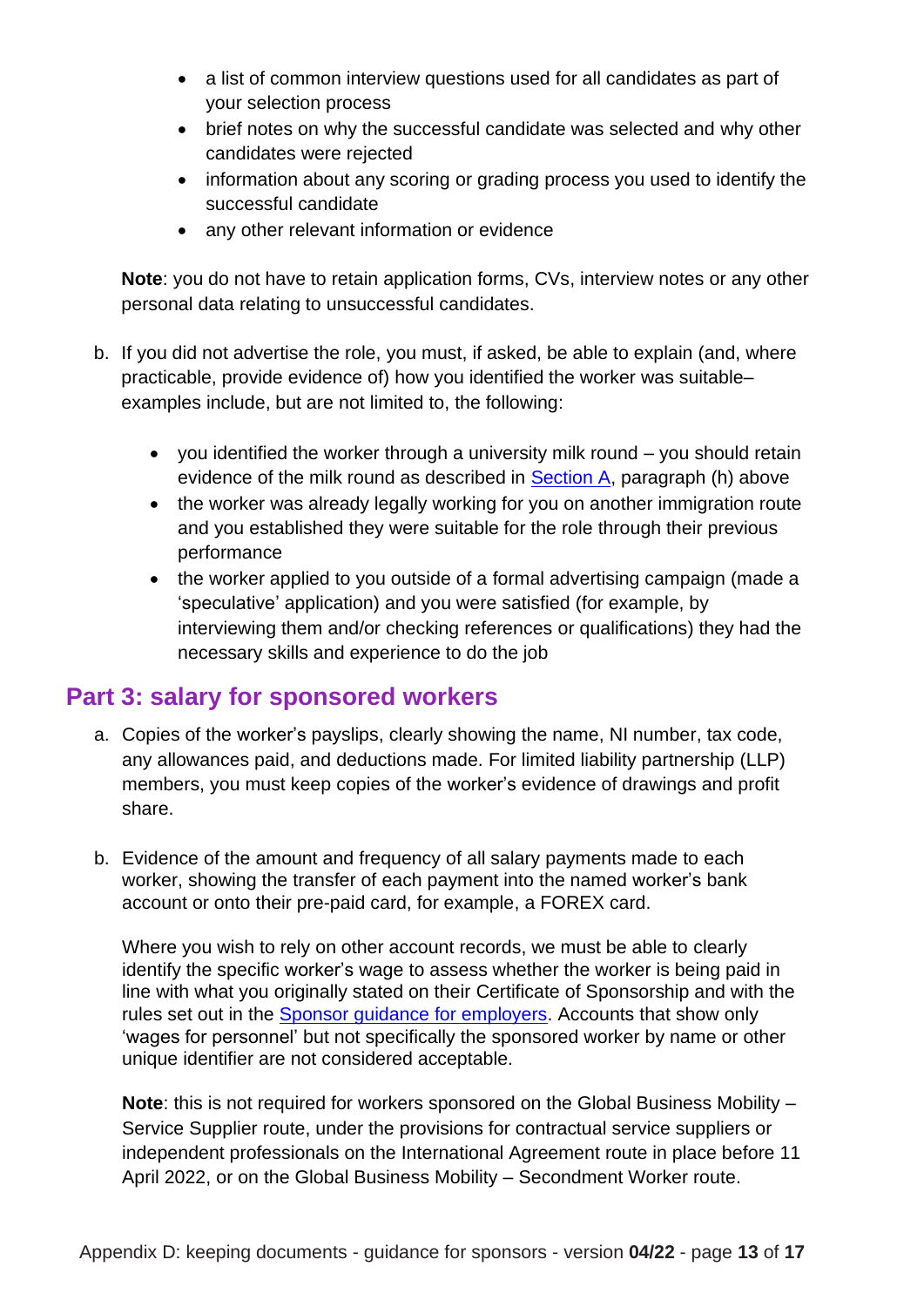- c. A copy of any contract of employment or for services, or a written statement of employment particulars, between the sponsor and the worker, which clearly shows all the following:
	- the names and signatures of all parties involved normally, this will only be you and the worker
	- the start and end dates of the contract
	- details of the job, or piece of work that the worker has been contracted to do
	- the hours the worker will work
	- an indication of how much the worker will be paid

**Note:** if you are sponsoring a worker on the Global Business Mobility – Service Supplier route, under the provisions for contractual service suppliers or independent professionals on the International Agreement route in place before 11 April 2022, or on the Global Business Mobility – Secondment Worker route, the contract between you and the linked overseas business does not have to specify how much an individual worker will be paid.

d. Where the worker receives any allowances as part of their salary package (where permitted on the route on which the worker is being sponsored – see Note 2 below), evidence of the value of those allowances must be kept, unless they are clearly shown in a contract of employment or contract for services, or on the worker's payslips.

Below are 2 examples:

#### **Example 1**

If the worker receives help with accommodation by way of housing being provided, you must have evidence from the owner or letting agent for the property concerned which clearly states the value of the rent payable by you on the property.

#### **Example 2**

If the property is owned by you, there must be an independent assessment of the monthly rent achievable from the property concerned.

This is not an exhaustive list and you must be able to accurately document the value of any allowances you pay in cash or by way of goods and/or services so that we can be satisfied that they are being paid in accordance with the Immigration Rules and sponsor guidance.

**Note 1:** this is not required for workers sponsored on the Global Business Mobility – Service Supplier route, under the provisions for contractual service suppliers or independent professionals on the International Agreement route in place before 11 April 2022, or on the Global Business Mobility – Secondment Worker route.

**Note 2**: allowances do not count towards the salary threshold or going rate for workers sponsored on the Skilled Worker route, unless an exception applies. See [Sponsor a Skilled Worker](https://www.gov.uk/government/publications/workers-and-temporary-workers-sponsor-a-skilled-worker) for further information.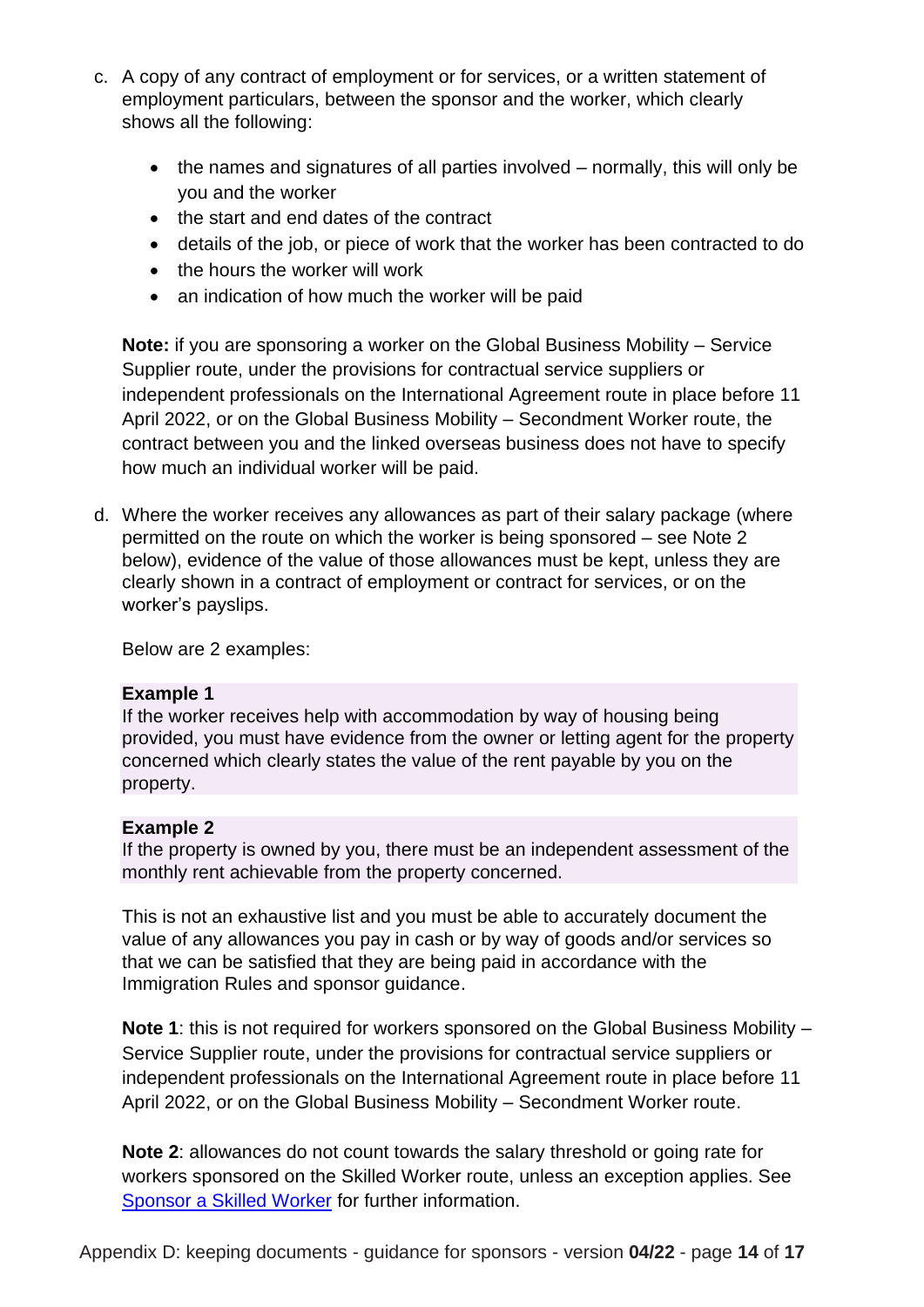e. Any other document set out in the relevant [code of practice.](https://www.gov.uk/government/collections/sponsorship-information-for-employers-and-educators#codes-of-practice)

### <span id="page-14-0"></span>**Part 4: skill level for sponsored workers**

- a. A detailed and specific job description outlining the duties and responsibilities of the post which must include the skills, qualifications and experience required for the post, if not already provided under [Part 2](#page-7-0) above.
- b. Copies of any relevant qualifications the worker holds to confirm skill level, such as degree certificate and/or documents that show the worker had the skills and experience to do the job. This could be references from a previous employer or other evidence of experience.

**Note**: if you stated in your job advertisement that a certain qualification is mandatory for the job, you must retain evidence that the worker you are sponsoring for the role has that qualification.

- c. Copies of any registration and/or professional accreditation documents and/or any confirmation letter the worker is required to have to do their job – for example, where the worker is a doctor, proof of registration with the General Medical Council.
- d. For those coming to the UK under the entourage provisions of the Creative Worker route, you must retain details of the worker's technical or specialist skills.

## <span id="page-14-1"></span>**Part 5: for each migrant enrolled under the Student route or Child Student route (including migrants previously enrolled on Tier 4)**

a. Copy of each sponsored migrant's current passport. You must copy all pages showing any personal identity details including biometric details, stamps, or immigration status document including their period of permission to stay in the UK. This must show the migrant's entitlement to study with a licensed sponsor in the UK if the applicant has been issued a vignette for travel.

EEA nationals (who have a biometric passport) applying from overseas under the Student or Child Student routes using the ID Check app will receive an eVisa (a digital version of their immigration status information) rather than a vignette and a physical biometric residence permit (BRP). The validity of the Student or Child Student permission will be confirmed on the eVisa. They will be subject to the requirements of the Immigration (Biometric Registration) Regulations 2008.

All applications for permission to stay made from 09:00 14 December 2021 on the Student route using the ID Check app will result in an eVisa if granted. Visa nationals using the ID Check app for such applications will also receive a BRP.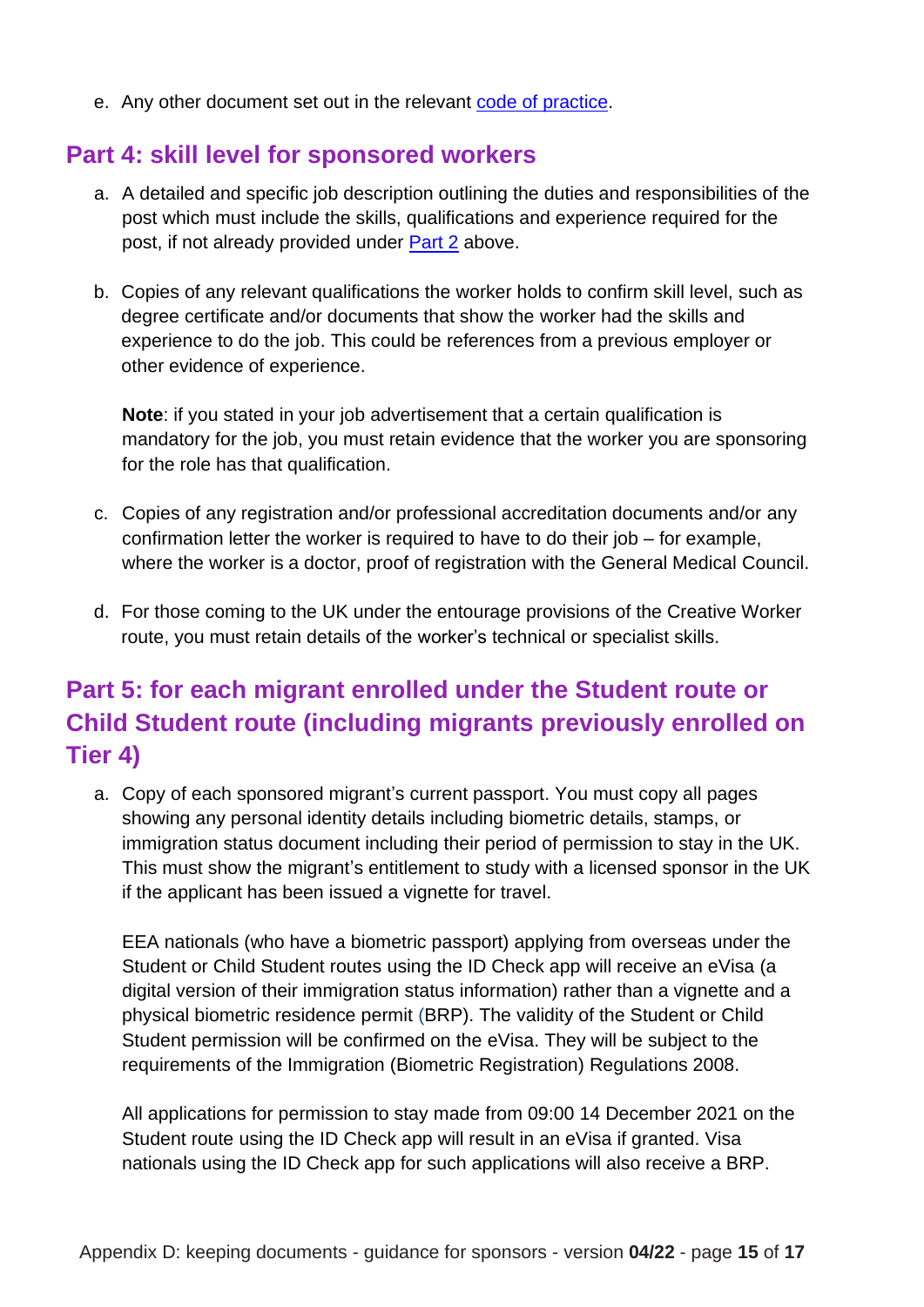Non-visa nationals using the ID Check app will only receive digital status. Applicants who are unable to use the ID Check app will receive a BRP only.

Those with an eVisa can prove their status by accessing the following link [https://www.gov.uk/view-prove-immigration-status.](https://eur01.safelinks.protection.outlook.com/?url=https%3A%2F%2Fwww.gov.uk%2Fview-prove-immigration-status&data=02%7C01%7CLaurence.Brammer%40homeoffice.gov.uk%7Cd3364aaabcb440d9d74808d85fc81087%7Cf24d93ecb2914192a08af182245945c2%7C0%7C0%7C637364660178304213&sdata=tOOHkaEyBziaYGPWaYRIZmBfME8EMu1MxcNq8%2Fqv7pc%3D&reserved=0) Students with this status can obtain a share code which can be used to prove an individual's immigration status.

You must always check the date on which the migrant entered the UK, to ensure they entered during the validity of their Student or Child Student permission and therefore can study. If a student enters the UK before the start date stated on their Student or Child Student permission, they will not have entered on the basis of their Student or Child Student permission and will not be able to commence their studies. They will need to leave the common travel area and re-enter on or after the start date on their Student or Child Student permission to activate their Student or Child Student permission.

If the migrant is an EU national, EEA national or a national of Australia, Canada, Japan, New Zealand, Singapore, South Korea, Switzerland or the United States of America, they may enter the UK through an automated e-Passport gate ('e-Gate') if they hold valid permission confirmed by digital status or a vignette or BRP. In such cases, they will not have an entry stamp in their passport which states the entry date.

If the student does not have an entry stamp, you must still check the date of entry by asking to see other evidence such as, but not limited to, e-tickets or a paper or electronic boarding pass. You must then record that the date the student entered the UK, but do not have to retain evidence of the date of entry.

b. Copy of the migrant's BRP or eVisa. Where a Student or Child Student has an eVisa, you must keep an electronic copy of this using the view and prove service. If the migrant has both an eVisa and a BRP, you can choose which to keep a copy of in order to meet record keeping duties.

Sponsors may consider it best practice to check the full decision notice for details such as work rights for sponsored students who hold an eVisa, but doing so is not a requirement under record keeping duties.

- c. Record of the migrant's absence/attendance, this may be kept either electronically or manually.
- d. A history of the migrant's contact details to include UK residential address, telephone number and mobile telephone number. This must be kept up to date with any changes to these details.
- e. Where the student's course of study requires them to hold an Academic Technology Approval Scheme (ATAS) clearance certificate, you must keep a copy